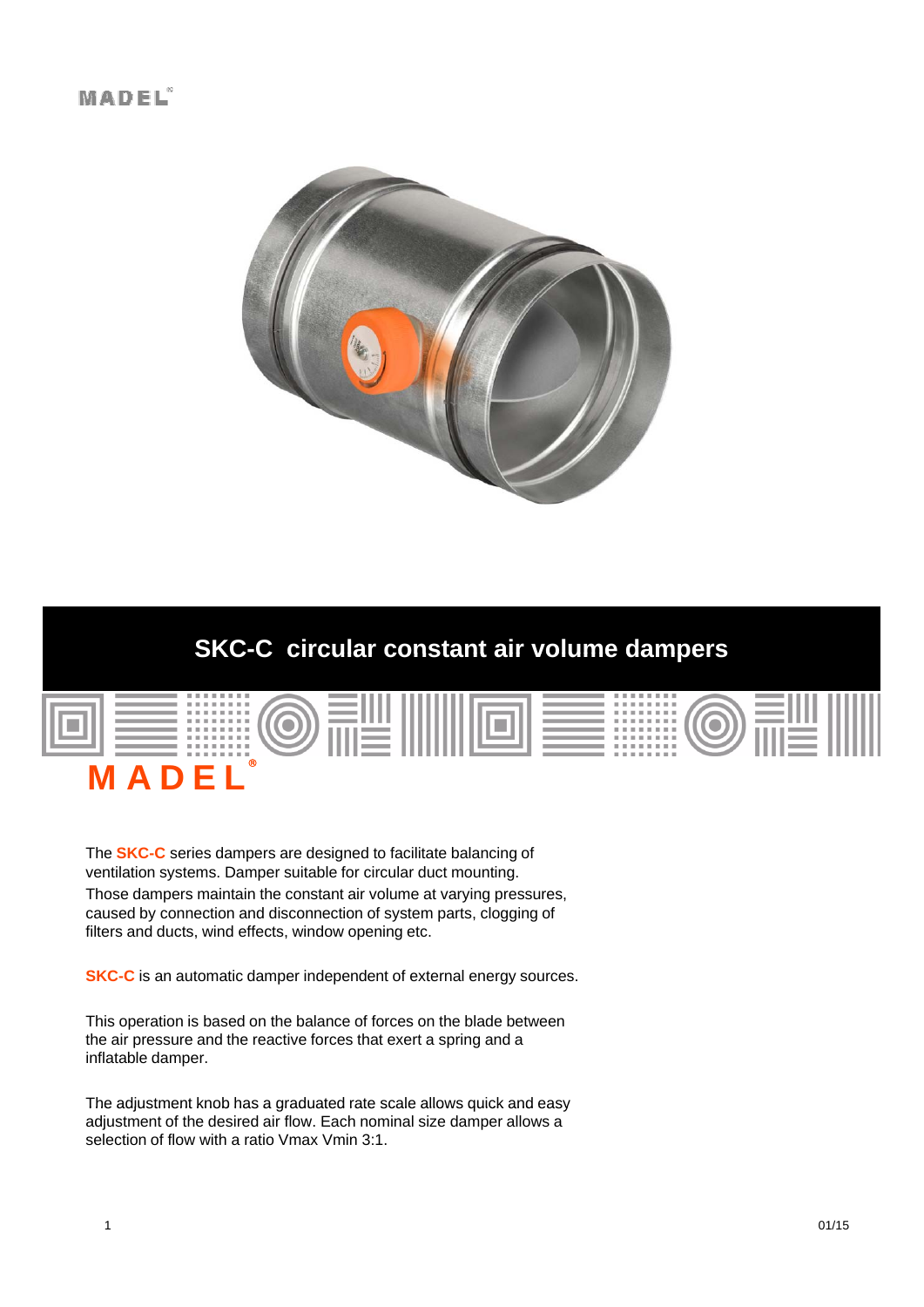

**SKC-C/ MA**



#### **SKC-C/AIS/MA**





| D   | Dn  | Dais | L   | L ais |
|-----|-----|------|-----|-------|
| 80  | 78  |      | 225 |       |
| 100 | 98  | 178  | 270 | 157   |
| 125 | 123 | 203  | 270 | 157   |
| 160 | 158 | 238  | 295 | 182   |
| 200 | 198 | 278  | 295 | 182   |
| 250 | 248 | 328  | 335 | 222   |
| 315 | 313 | 393  | 340 | 227   |
| 355 | 353 | 433  | 380 | 267   |
| 400 | 398 | 478  | 420 | 307   |



## **CLASSIFICATION**

**SKC-C/ MA** Circular damper with manual device for setting of one flow. Incorporates tightness joint from rubber to prevent air leakage and whistles in its connection to the duct. Connection to the duct according to EN-1506 standard.

Airtigh casing according to EN-1751 standard. 100 < D(Ø) < 400 EN-1751 Caising Class C.

**.../SJ/** Damper without tightness joint . **…/AIS/** Thermo-acoustical insulation.

### **MATERIAL**

Damper constructed from galvanized steel. Tightness joint from rubber.

## **FIXING SYSTEMS**

Connection into a circular duct.

#### **FINISHES**

Galvanized steel.

### **SPECIFICATION TEXT**

Supply and mounting of circular constant air volume damper to facilitate balancing of ventilation systems series **SKC-C/MA Ø mm**. Constructed from galvanized steel and tightness joint from rubber. Airtigh casing according to EN-1751 standard. Manufacturer **MADEL**.